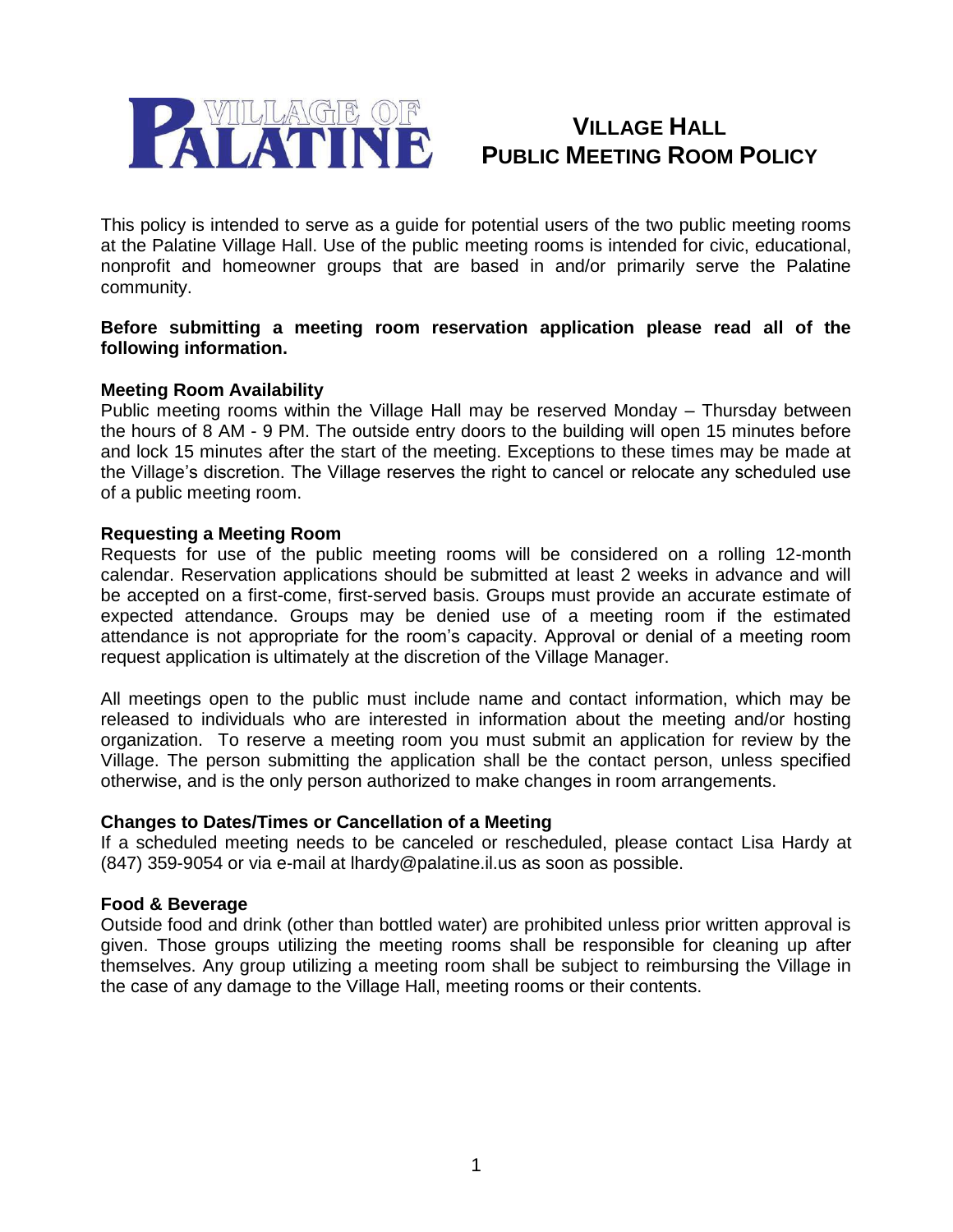#### **Security & Insurance**

The Village of Palatine reserves the right to require appropriate Certificates of Insurance or other hold harmless and indemnification documents. Additionally, the Village may impose a damage deposit. Both of these requirements will be addressed at such time the reservation request is approved.

#### **Guidelines**

- Audio/visual equipment may be available; however, a specific request for the use of this equipment shall be included in the application.
- Groups using a meeting room whose members are under the age of eighteen must be accompanied by one adult chaperon for each fifteen participants.
- No organization may use the name, address, or phone number of the Village of Palatine as its address or headquarters.
- The meeting rooms will not be reserved for organizations on an ongoing basis. Village Hall doors are open 15 minutes prior to scheduled meetings and applicants are responsible for notifying those attending.
- Smoking is not permitted within the Village Hall or anywhere on Village Hall property.
- Do not attach any materials to the walls, ceiling, windows, or doors within the Village Hall.
- Groups using the meeting rooms may not collect admission fees or donations for their programs or meetings on Village property.
- Meeting rooms may not be used for events involving the sale, advertising, solicitation or promotion of commercial products or services or for political purposes.
- Meeting rooms must be left the way they were originally set up.

#### **Questions**

Please feel free to contact Lisa Hardy at (847) 359-9054 or via e-mail at lhardy@palatine.il.us if you should have any questions about the use or policies related to the community rooms within the Palatine Village Hall.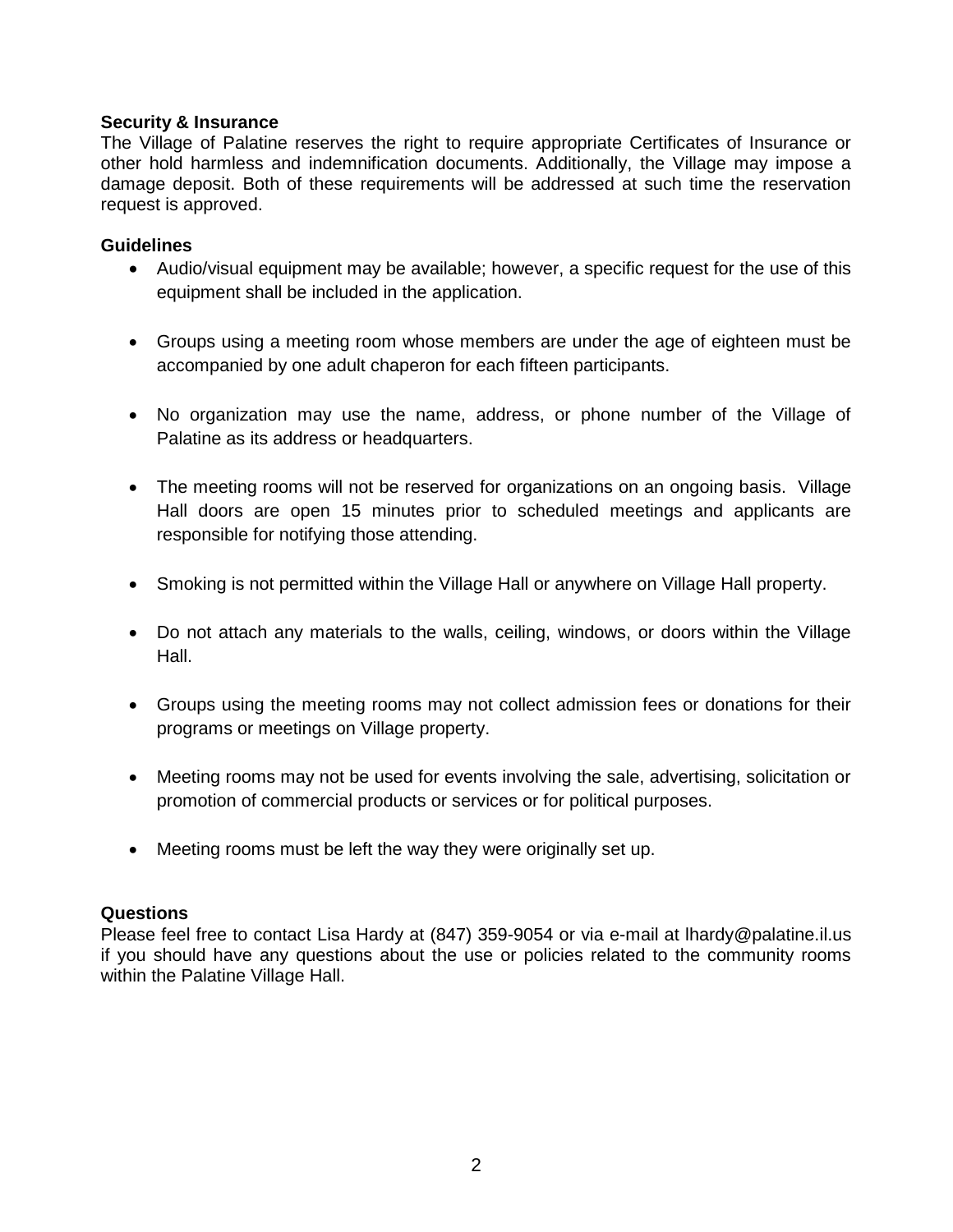# **Meeting Room A (capacity 25):**



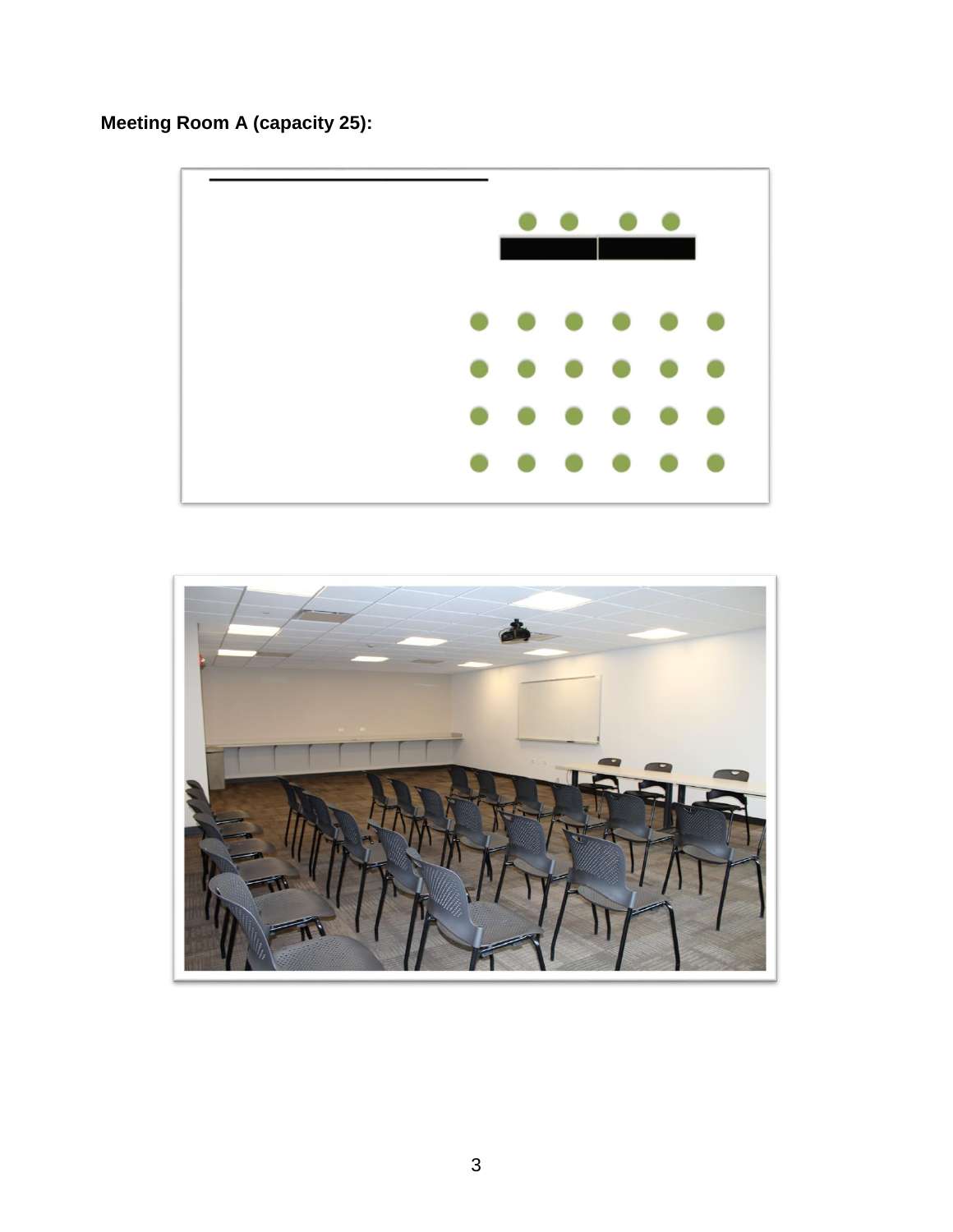# **Meeting Room B (capacity 50):**